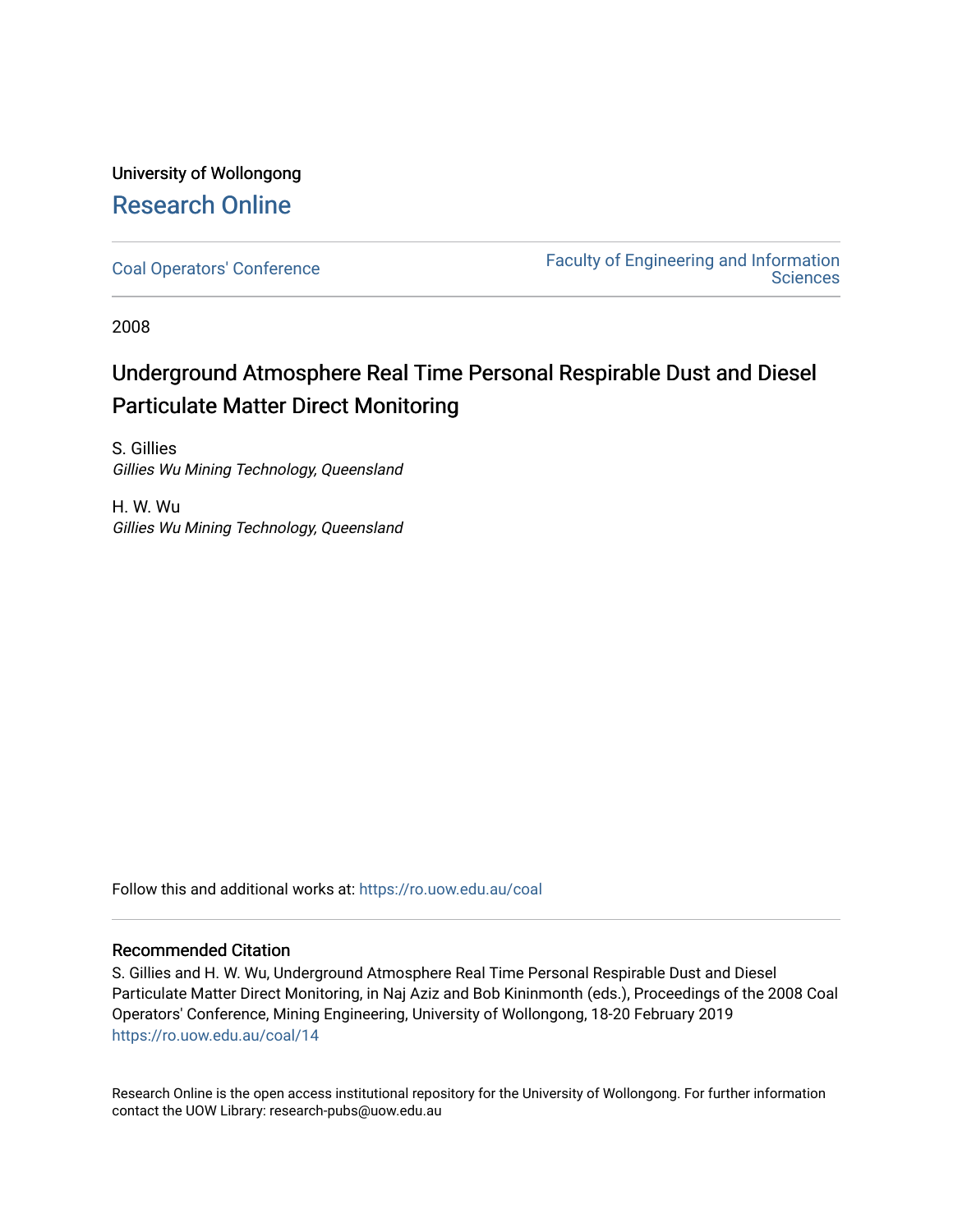# **UNDERGROUND ATMOSPHERE REAL TIME PERSONAL RESPIRABLE DUST AND DIESEL PARTICULATE MATTER DIRECT MONITORING**

# **Stewart Gillies**<sup>1</sup> **and Hsin Wei Wu**<sup>1</sup>

*ABSTRACT:* An overview is given of two new developments in mine atmospheric monitoring. A new personal dust monitor (PDM) that gives realtime respirable dust readings is discussed. The unit is mounted within the miner's cap lamp battery and internally measures the true particle mass of dust collected on its filter. Samples are available for later mineralogical analysis and results do not exhibit the same sensitivity to water spray as optically based measurement approaches. The technique achieves microgram-level mass resolution even in the hostile mine environment and reports dust loading data on a continuous basis. The monitor has been evaluated under an Australian Coal Association Research Program (ACARP) grant and is being adopted for statutory mine respirable dust determinations in the US. It has particular application for determining high source locations and efficiency of engineering means of suppression and other approaches to handling the problem.

It has been recognised that the PDM's unique measurement approach has application to allow real time atmospheric Diesel Particulate Matter (DPM) monitoring. The industry has no real time atmospheric DPM monitor at present. Recent surveys in New South Wales and Queensland continue to show significant numbers of miners continue to face full shift DPM exposures in excess of internationally accepted levels. Real time DPM monitoring will allow the industry to pin-point high exposure zones where a number of trucks and other vehicles work or in areas of poor ventilation. Pinpointing of high DPM concentration zones will allow efficient modification of work practices to reduce underground miners exposure. Approaches to design of Tag Boards are also discussed. Some outcomes from mine tests with both these new instruments are discussed.

# **INTRODUCTION**

Mine ventilation is a critical aspect of all underground mines. Mining technological developments and mining environment challenges are necessitating new approaches. This paper in particular examines two areas of new development.

The coal industry is vigorous and expanding and driven by high prices and export demand. The push is unrelenting for increased production rates particularly from longwall production. Faces quantities and velocities continue to increase in raised gas, dust and heat level environments.

Many of our mines face high seam gas levels in conjunction with high propensity to spontaneous combustion. There will continue to be better and more innovative approaches to gas drainage. Atmospheric inertisation was first introduced as a tool to fight fires. It is now accepted as a component of the production cycle in some mines.

The network in many modern mines changes daily as stopes or development breaks through. Maintaining an understanding of the ventilation network is a challenge. Improved use of real time monitoring and control may, in time, allow mines to optimise this situation. Instrumentation developments are allowing improved realtime monitoring of ventilation parameters and particularly gases, respirable dust and airflow. Understanding fires, simulation of fires and training the workforce will continue as a priority area.

Ventilation expenditure receives priority when it directly affects production. It is up to the ventilation practitioner to point out the real cost of the ventilation system to the overall mine capital and operating costs. Ventilation costs are not just fan electricity costs and ventilation control device budgets as some may see it. The layout of a mine is largely dictated by ventilation requirements. The provision of a pleasant and comfortable work environment returns increased miner productivity.

Many of the new developments will be contributed to by research activities. ACARP has been outstandingly successful in supporting focusing research efforts to productive coal industry benefit. The 5 cents per export tonne levy has been leveraged by additional co-sponsoring by operating companies, universities and others. Grants from this source carry prestige and it is hoped the real value of the program will continue.

Various mining industry accidents or disasters have led to, or reinforced, a revolution in thinking in many areas of management of the industry. Regulations are less prescriptive and now demand risk assessment incorporating

 $\overline{a}$ 

*<sup>1</sup> Gillies Wu Mining Technology Pty Ltd, The Minserve Group, Queensland 4068*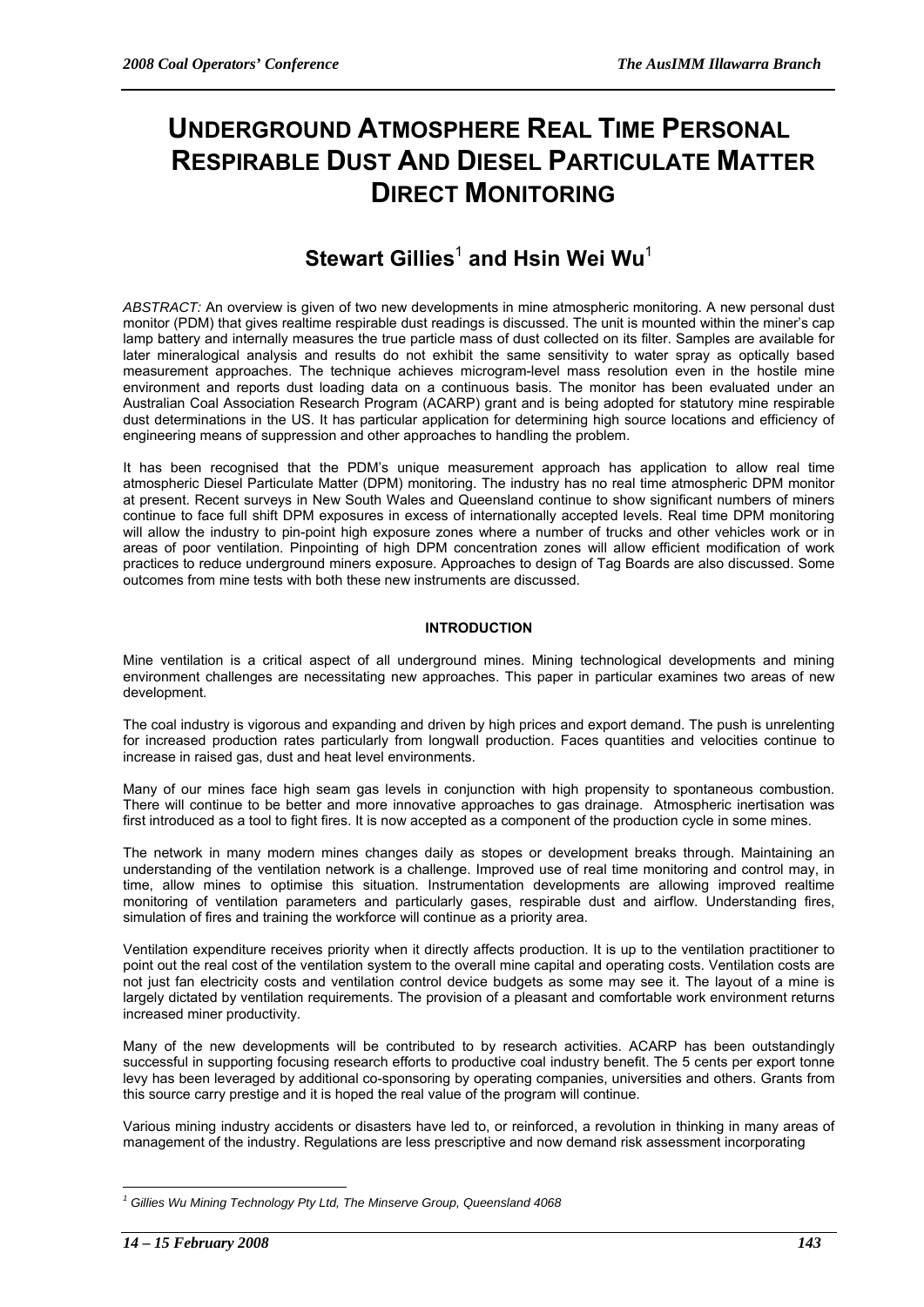international best practice. Australia is at the international forefront here. There is a much grater emphasis on training at all levels. Much of the industry is actually or effectively long distance commute (such as Fly In Fly Out). It is beyond the scope here to cover the issues of joint management, longer work shift hours and so on that this presents to the management of ventilation. There is more use of consultants than ever before, a situation that again presents many issues.

Vehicles for publication of ventilation innovation for dissemination to the wider industry community are becoming fewer. It is the specialist conferences that have become the main archival repository of our thinking and innovations for reference in the future. The two areas of new development discussed within this paper have been supported by industry research grants from in particular the ACARP with substantial input from the United States agency, the National Institute of Occupational Health and Safety (NIOSH). They are stories in practical application and have received considerable additional industry financial support, mine site testing and evaluation assistance.

### **MONITORING OF RESPIRABLE DUST**

A new PDM for respirable dust developed by the company Rupprecht and Patashnick (now Thermo Fisher Scientific) in the US under a project funded by the NIOSH has generated promising results in underground coal mine testing performed in the US recently (Volkwein et al, 2004a and 2004b). Results from an ACARP funded study undertaken to evaluate this new realtime dust monitor for personal respirable dust evaluation particularly in engineering studies have been described by Gillies, 2005 and Gillies and Wu, 2006.

This paper describes some results from mine studies that have been undertaken using the real-time PDM. The technology that forms the heart of the PDM, the TEOM® system, is unique in its ability to collect suspended particles on a filter while simultaneously determining the accumulated mass. The monitor internally measures the true particle mass collected on its filter and results do not exhibit the same sensitivity to water spray as optically based measurement approaches. The technique reports dust loading data on a continuous basis and miners and mine operators have the ability to view short term dust levels. It is believed to be the first personal dust monitor instrument that reliably delivers a near-real-time reading.

The instrument has potential to be used as an engineering tool to evaluate the effectiveness of dust control strategies. Being a personal dust monitor, the instrument measures the airborne dust from the breathing zone region and so has many advantages over instruments that measure from a fixed-point location. It can quickly highlight high dust situations and allow the situation to be corrected. The underground workplace in both continuous miner and longwall face environments has varying respirable dust conditions due to aspects such as ventilation conditions and air velocity, shearer activity and design, chock movement, armoured face conveyor movement, manning position, face time of individual personnel, outbye conditions and dust levels in intake air and measurement instrument behaviour. A study has evaluated the instrument as an engineering tool that can assess the effectiveness of a single change to improve dust levels in sufficiently short a time that other aspects have not changed.

The PDM is a respirable dust sampler and a gravimetric equivalent analysis instrument that is part of a belt-worn mine cap lamp battery. The main components of the device include a cap lamp and sample inlet located on the end of an umbilical cable, a belt-mounted enclosure containing the respirable dust cyclone, sampling, and mass measurement system, and a charging and communication module used to transmit data between the monitor and a PC while charging its lithium ion batteries for the next shift. Figure 1 illustrates the unit.

The current US Federal congressional legislative program includes responses to strengthen mine emergency response plans and the Mine Safety and Health Administration's ability to investigate accidents, enforce health and safety regulations, strengthen rescue, recovery and accident investigation practices and update the 37 year old respirable dust standard that is not effectively preventing today's miners from developing black lung disease. Part of this move may require miners to be equipped with the new PDMs developed and certified by NIOSH and authorise miners to adjust their activities to avoid respirable dust overexposure.

Tests for underground evaluation exercises were undertaken at a development face to monitor the dust exposure levels of various equipment operators. The PDM units can give variable time period rolling averages of dust concentration and for engineering evaluation purposes it is better to use shorter time rolling average dust concentration data (such as 55 mins) as the quicker response to monitored changes shows more significant dust concentration variations. As shown in Figure 2 a development face was monitored. Two PDMs were used with one worn by the Continuous Miner (CM) operator and one by the bolter. The CM operator was using a remote control unit and stood on the right of the heading. The bolter was using the left hand machine mounted unit. Ventilation to the face area was good and ducting was extended approximately every 25 minutes.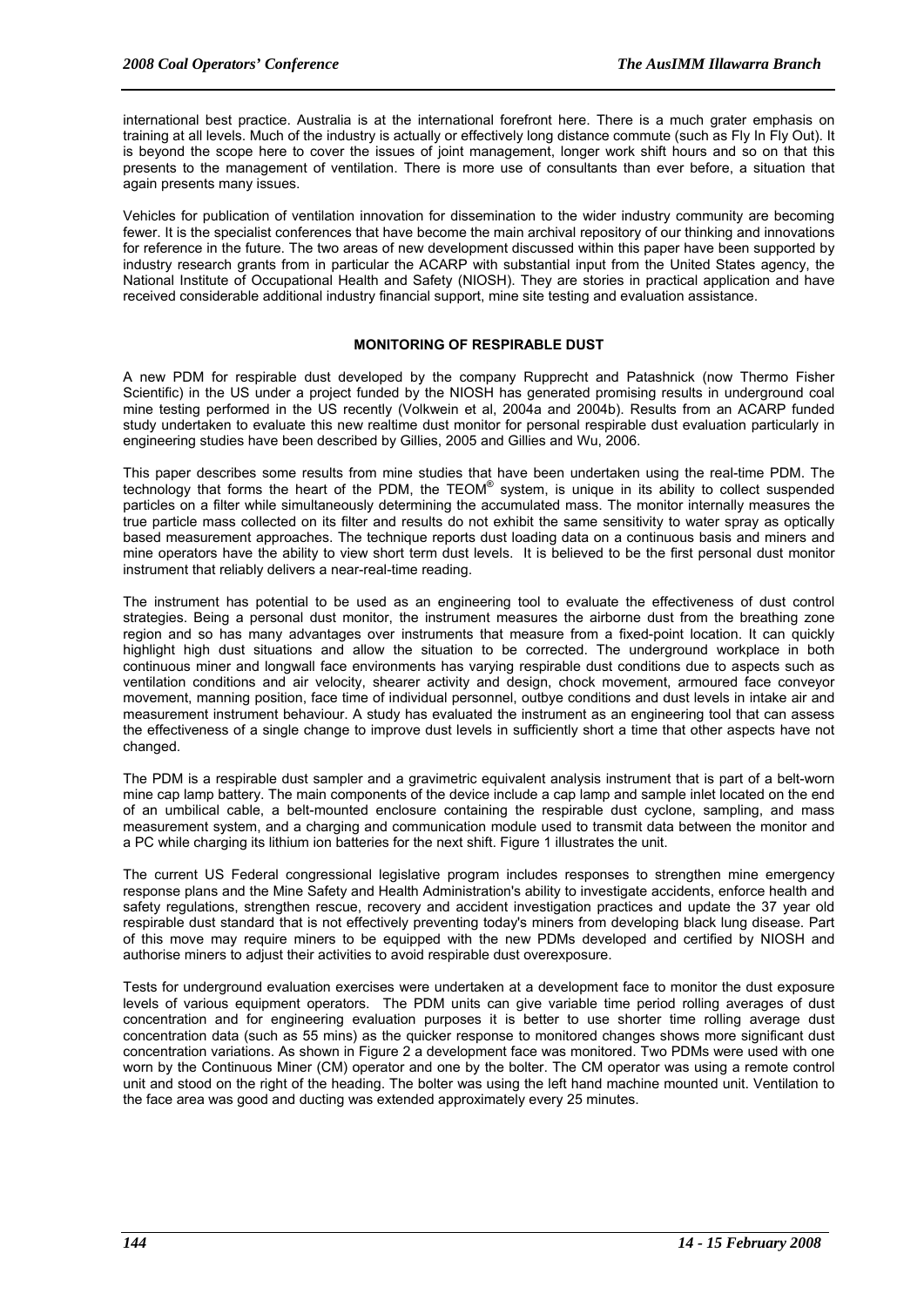

**Figure 1** - **Major components of the PDM** 

The exposure levels experienced by the CM operator who was standing very close to the open end of the exhausting ducting and so was in the best face area ventilation stream were consistently lower that those recorded by the bolter. During the period from 17:20 the CM holed through to a previously mined cut through. It is clear that the detrimental change caused in face ventilation from the hole through overwhelmed any change in relative exposure recorded by the two face crews because of the geographic positioning.



**Figure 2 - Development Face PDM results** 

The longwall panel has a number of potential dust sources. A detailed survey can assist in evaluating the contribution of each component source, show the contribution from a number of major sources and the cumulative dust level faced by a miner at different points throughout the panel. In undertaking Longwall studies it is important to maintain consistency with measurement conditions along the face activities. Figure 3 indicates studies undertaken over the majority of a shift with two PDM units. The shearer position data was downloaded from the mine monitoring system. A cutting sequence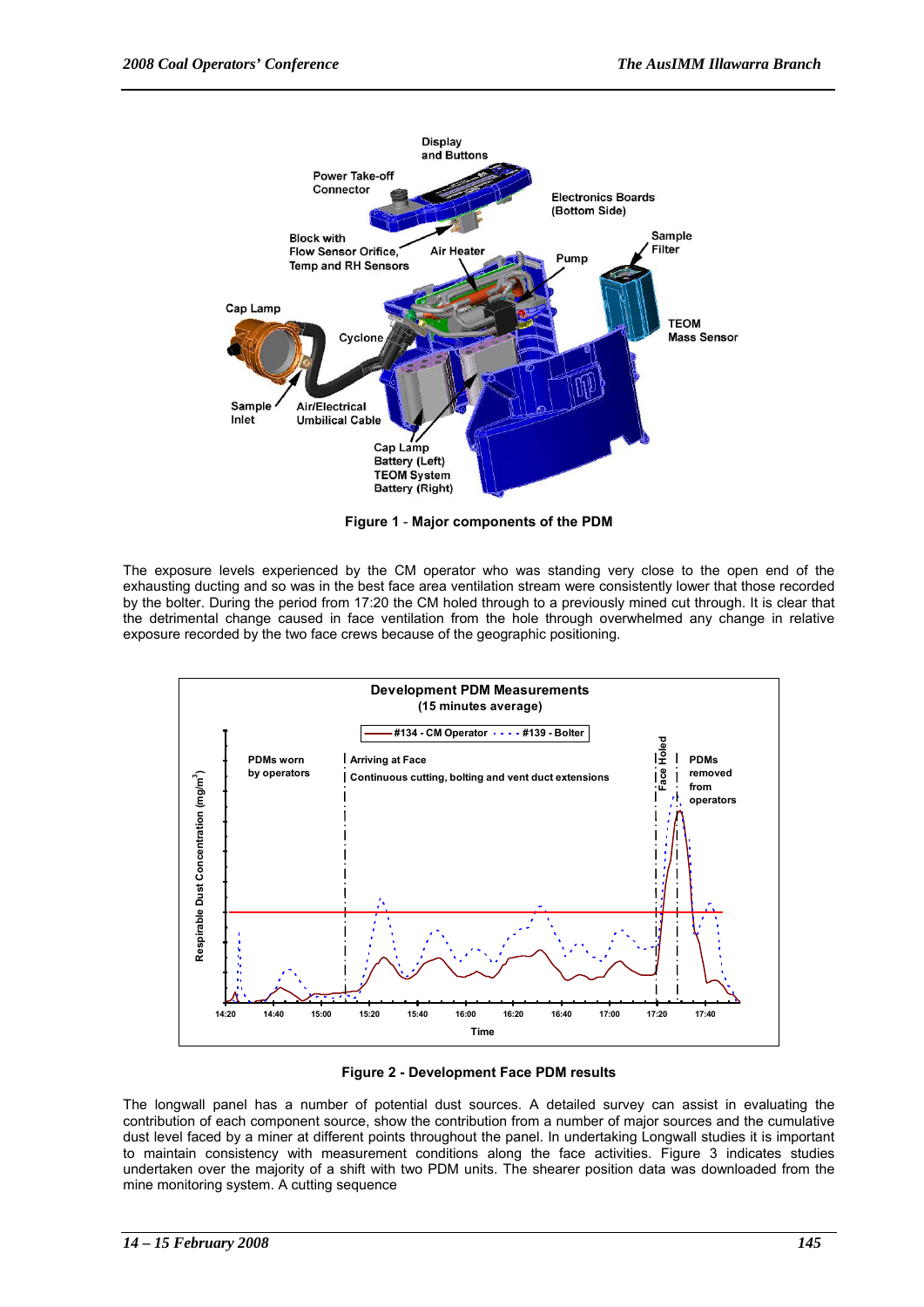generally took 90 to 120 minutes. It can be seen in the figure that 4.5 complete cutting cycles occurred across the 9.5 hour study time period with good regularity. One afternoon period of almost two hours was lost to a breakdown.



**Figure 3** - **LW Face Dust Surveys Shearer Position and dust monitored points and Levels** 

Figure 4 examines variation of dust make with shearer advance rates in tests in the same mine. Two MG to TG cuts were examined; one taking over 31 minutes for the cut and the other only taking 25 minutes. It is clear that although there is virtually the same dust make in the two cuts at the same operator position (inbye of the TG shearer drum) the dust exposure of average 1.22 mg/m<sup>3</sup> for the faster cut is greater than for the slower at 0.91 mg/m $^3$ .



**Figure 4** - **Variation of dust make with shearer advance rates** 

One of the LW faces tested advances the first five MG chocks during the TG to MG cutting sequence due to roof condition. Large amount of dust during this chock advance are generated and face operators are exposed to this dust as the cloud passes along the face. Figure 5 shows for the shearer MG operator position comparisons of dust generated by MG chocks (1 to 5) advance sequences (highlighted by hatching) and LW full cutting cycle face dust measured for two consecutive shearer cutting cycles. Almost half (48.2 and 49.8%) of this particular LW face dust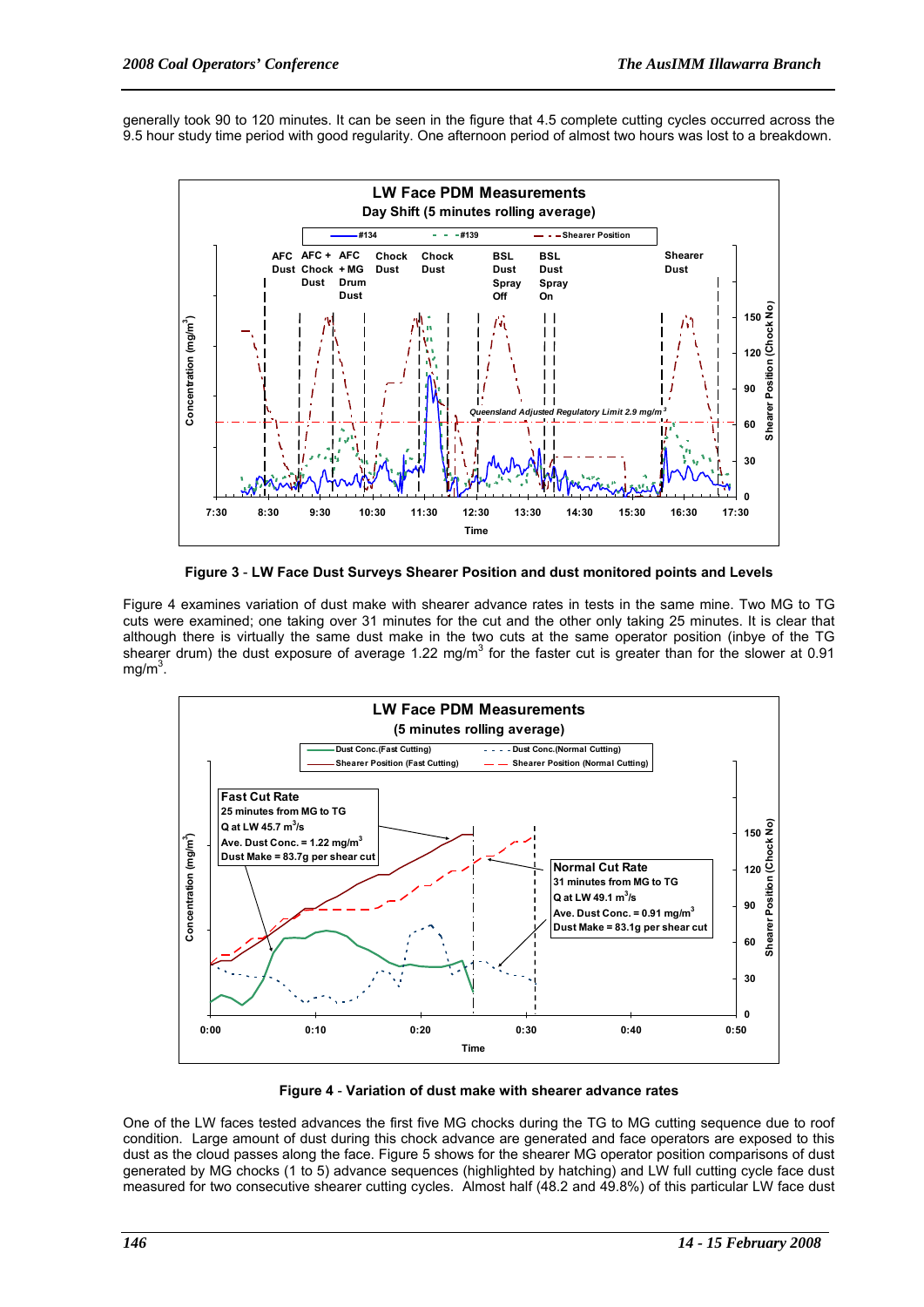exposure generated during the cutting sequence is comes from MG chock advance dust at this particular LW mine. In tackling respirable dust reduction lessening, removing and/or isolating this chock dust source is warranted.



#### **Figure 5** - **MG chocks 1-5 advance dust compared with total LW face dust at shearer MG operator position**

Based on the tests conducted, it is concluded that the PDM has demonstrated its potential use as an engineering tool to locate and assess various sources of dust during normal mining operations. The principles and concepts used to identify and fix some of the higher dust levels are generally common sense. However, to make the most effective use of this information, training and experience in using this type of technology will be very important. Experience with the data from the unit will help miners gain confidence to use the information to maintain reduced or safe dust levels during mining.

# **MONITORING OF DIESEL PARTICULATE MATTER**

DPM issues are very high profile currently in both Australian coal and metalliferous mines. Mine atmosphere measurements of DPM in Australian mines have only been measured systematically since mid 2000s. Early atmospheric readings have been taken on a shift average basis using SKC sampling units. The SKC is derived from a US NIOSH design and gives readings in the surrogate Total Carbon (TC) or Elemental Carbon (EC) units after laboratory analysis procedures have been completed.

- DPM =  $TC$  + inorganics =  $EC$  + organic carbon  $(OC)$  + inorganics
- TC in mine testing is consistently over 80% of DPM (Volkwein 2006).

Some DPM regulatory guidelines are starting to emerge in Australia. However no prescriptive mining regulations are in force internationally although the US metalliferous mining industry is to face mine atmosphere DPM regulations from April 2008. Australian states are generally moving to acknowledge US April 2008 final metal mine regulation limits of 0.2 mg/m<sup>3</sup> submicron particulate matter, 0.16 mg/m<sup>3</sup> total carbon particulate and 0.1 mg/m<sup>3</sup> elemental carbon particulate.

The real time DPM monitor is being developed on the base of the successful PDM unit. A description is given of an underground series of tests undertaken to establish the robustness and reliability of the new approach. Thermo Fisher Scientific has undertaken structural changes to the PDM to convert it to a DPM real time monitoring underground instrument, the D-PDM. The Pennsylvania Pittsburgh Research Laboratories of NIOSH (the group that originally contracted for the PDM development) has undertaken laboratory "calibration or verification" testing. They have an accredited diesel exhaust laboratory and international expertise in this area. The D-PDM directly reports levels of mine atmosphere DPM in mg/m<sup>3</sup> from real time readings. It can be placed in the working place or in a mine vehicle and when design is finalised will be able to be worn by a person.

The D-PDM instrument is currently at a prototype stage and as with all new technologies will need industry acceptance and support to reach its full potential.

A phase of Australian mine robustness and engineering testing has been successfully undertaken in four mines to ensure the instrument can effectively assist mine management to handle this health issue. Tests described have been undertaken at points of expected high atmospheric DPM such as vehicles movements, during Longwall face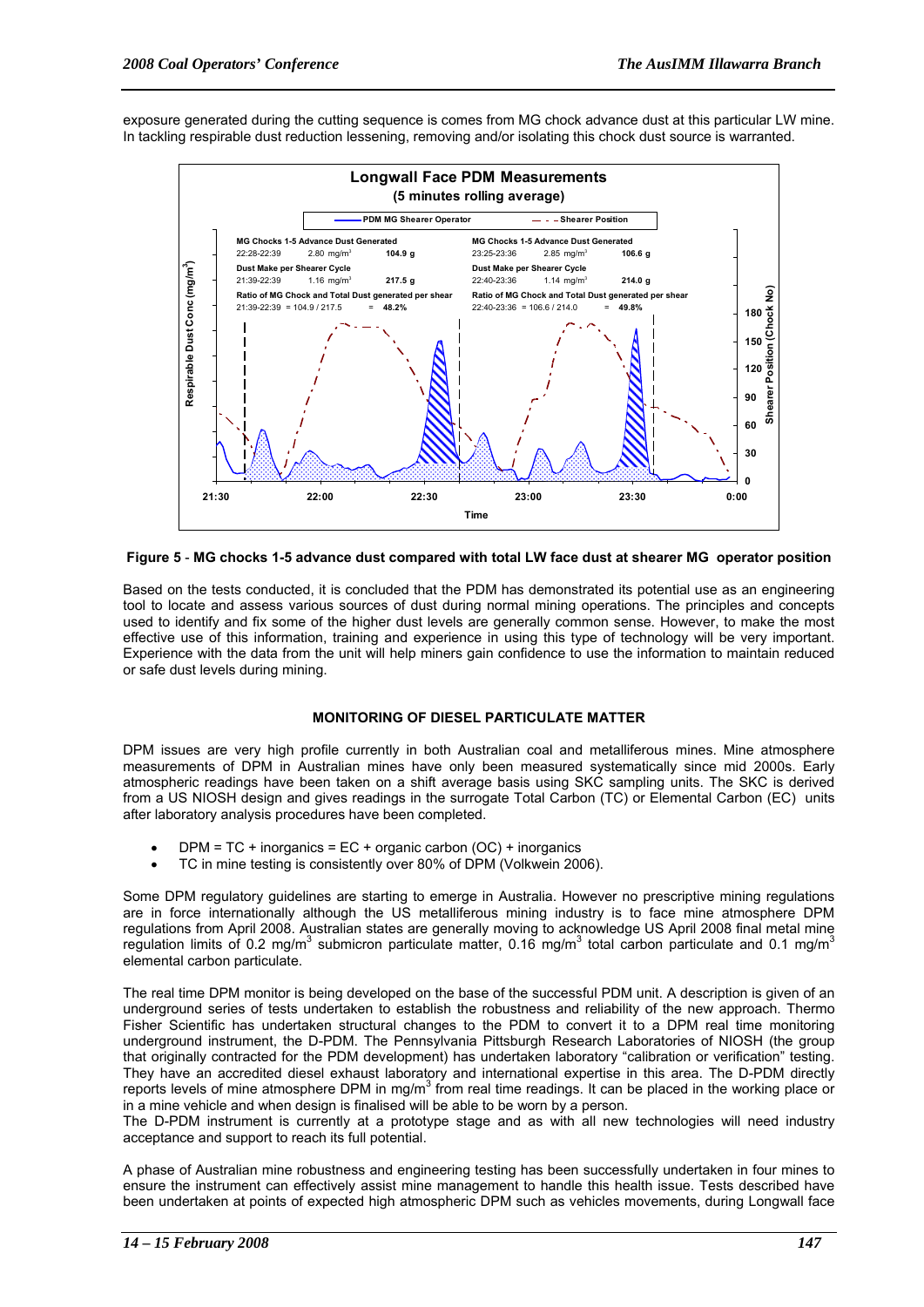moves and in an exercise in Tag board design. The outcome of the project gives the industry access to an enhanced tool for understanding the mine atmosphere in the presence of DPM.

The Mine 1 tests were undertaken in working sections with use of diesel powered Ram cars. The results from these limited tests qualitatively indicated that D-PDM did respond to observed diesel activity in fairly low concentration ranges. It was found that 10 minute rolling averaging periods appear to allow a balance between ability to recognise individual diesel source vehicle movements and measurement accuracy. Some readings were taken with instruments mounted on a vehicle with positive results.

Mine 2 testing exercises monitored various ventilation arrangements of a longwall face move during chock transport to the installation roadway. It was straight forward to analyse results for arrival and departure times of diesel machines at the face. Interpretation could be made on whether the machine travelled down gate roads either with a speed faster than the air velocity (and so with high exhaust concentrations trailing) or with a speed slower that the air velocity (and so with high exhaust concentrations in advance).

The longwall ventilation arrangement for one set of tests is shown in Figure 6. The positions of the D-PDM monitors #106 and #108 are shown; #106 in the face installation road and #108 in a cut through ventilating the face. On this test day loaded chock carriers travelled in along the main gate (MG) and out through tail gate (TG). About 50  $\text{m}^3$ /s ventilation was measured in the MG and about 35  $\text{m}^3$ /s in the TG. There was a raise borehole upcasting some air.



**Figure 6** - **Longwall ventilation-chock carriers travel in on MG and out on TG** 

Four chock carriers were available and a total of 10 chocks were moved. Results from monitor #108 as shown in Figure 7 clearly demonstrated the ability of the D-PDM units to detect variations of DPM levels in the atmosphere as the Chock carriers travel in from MG and out from TG of the LW face. Significant submicron DPM readings were recorded due to the large number (10) of chocks that were transported during the shift. Levels of DPM recorded in the second half of the shift were higher. The condition of the back road had become poor and some chock carriers were slower and having difficulty travelling through.



**Figure 7** - **Observations on results at monitor 108 fixed location**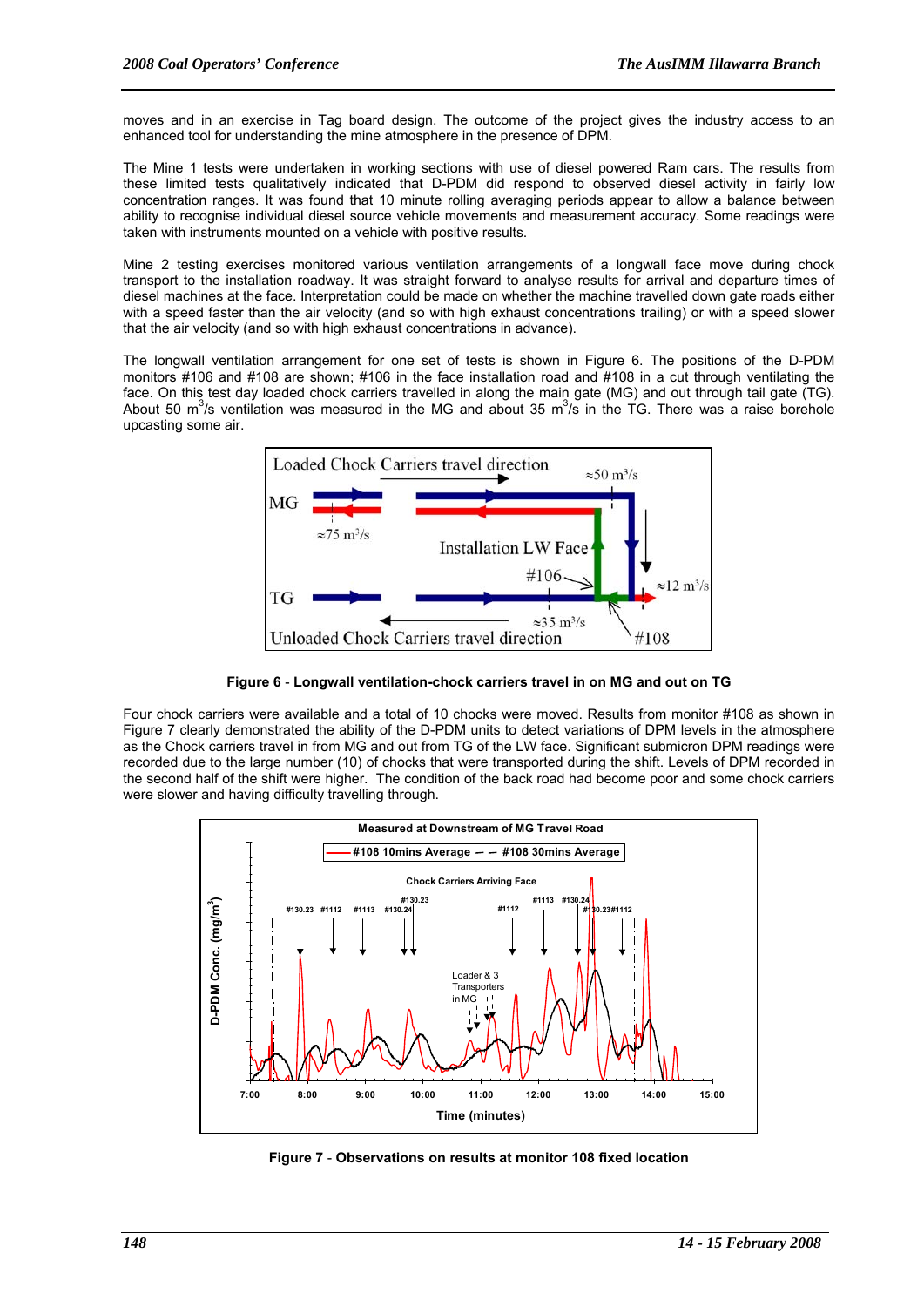Figure 8 examined one three hour period with particular interest in recording of D-PDM readings as compared to Heading air velocity chock carrier vehicle speed. Close examination of results from #108 monitoring the DPM downstream of the MG and back road showed that when the chock carriers travel in from the MG in three cases they arrived at the TG end of the face in advance of the peak level of the DPM cloud. This indicated that the carriers were generally travelling at higher average speed than air velocity. However Carrier #1112 arrived slightly later indicating slower machine travel speed than air velocity. The time difference and also the peak concentration depends on the air velocity and chock carriers' travel speeds. In theory if the chock carrier travels at the same speed as air velocity the peak concentration will be extremely high and the carrier will arrive at the same time as the concentration peak.

Mine 3 exercises monitored various ventilation arrangements of longwall face move during chock transport to the installation roadway. Figure 9 shows Longwall ventilation arrangement for tests and the positions of the D-PDM monitors #106 and #108 during the tests. On this test day loaded chock carriers travelled in and out through the TG. About 28  $m^3$ /s ventilation was measured in the MG and about 39  $m^3$ /s in the TG. There was a back borehole downcasting about 11 m<sup>3</sup>/s. Three chock carriers were available and a total of four chocks were moved.



**Figure 8** - **Observations on results over a three hour period at monitor 108 fixed location**



**Figure 9** - **Longwall ventilation-chock carriers travel in and out on TG** 

Figure 10 shows readings from fixed location monitoring of chock movements in the face area and nearby, D-PDM monitors #110 and from monitoring all air that had passed through the longwall panel, D-PDM monitors #106. The trace of monitor #110 illustrates clearly the arrival and departure of individual chock carriers at the Face TG end and subsequent movement chock repositioning by a diesel "shunting mule", Eimco 936 1123. The trace of monitor #110 illustrates the additional DPM in the return air picked up from the travel of chock carriers along the length of the TG roadway. Both traces register the activity although from different air sources and it can be seen that as traffic became heavier the level of DPM increased and when the traffic eased off the level of DPM reduced.

Mine 3 results were analysed to identify sources and levels of DPM within the panel by strategically placing the real time DPM monitors within the longwall panel as shown in Table 1. The DPM sources (μg/s) in the table are calculated by knowing the air quantity (m<sup>3</sup>/s) and the DPM concentration ( $\mu$ g/m<sup>3</sup>) at various locations within the panel ventilation circuit. There were significant DPM levels in MG Heading D due to outbye traffic and in particular the passage of chock carriers in the Mains intake air stream as they passed to the panel TG. There were also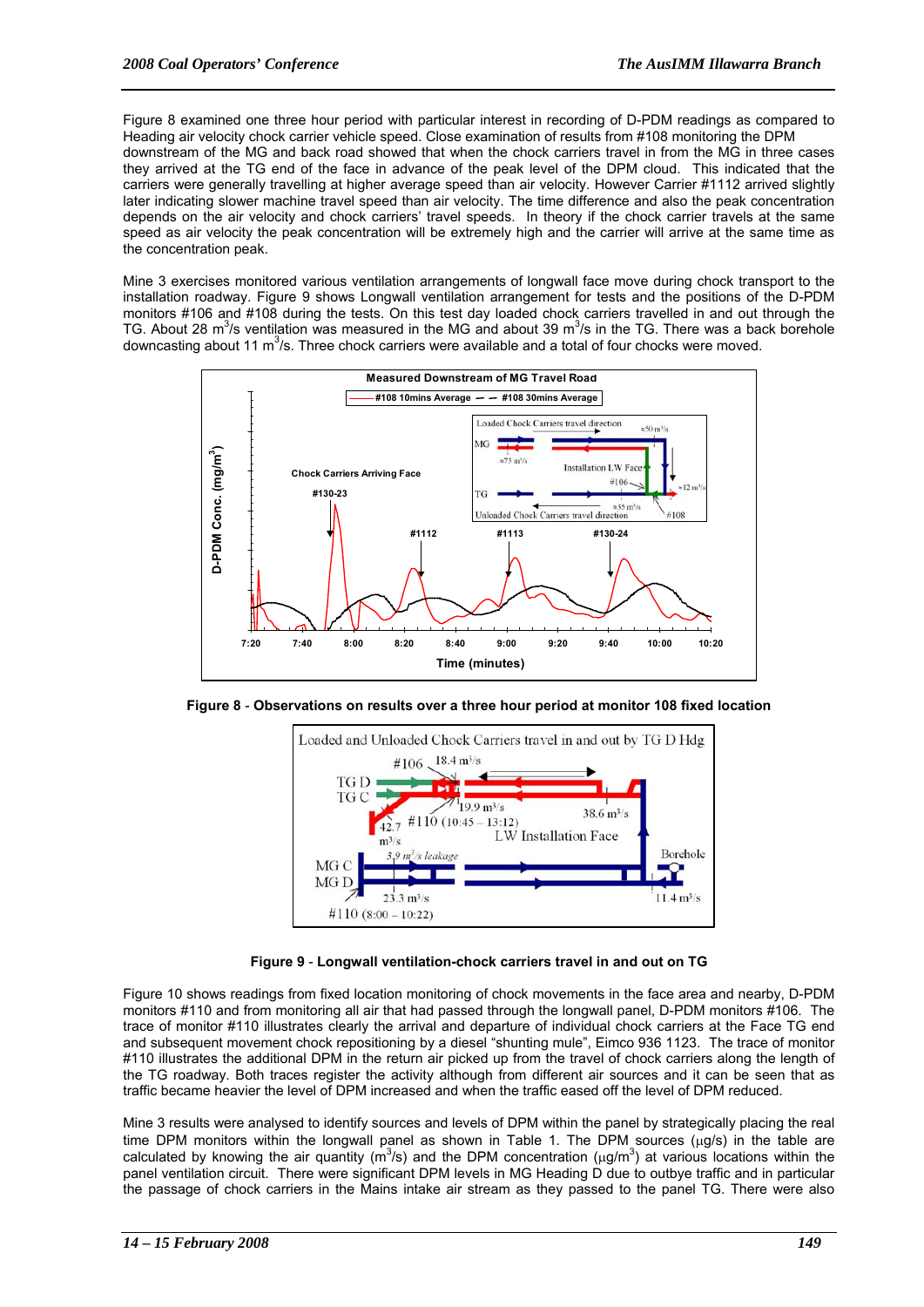significant DPM levels added along the Longwall face due to the installation activities of chocks by "shunting mules" or LHDs. The largest source was from chock carriers that carried individual chocks along the length of the TG to reach the face.



#### **Figure 10** - **DPM make from LW face activity, #110 compared with DPM make from both face and TG transport activities, #106**

| Location              | Sources, µg/s | %     | <b>Comments</b>                             |
|-----------------------|---------------|-------|---------------------------------------------|
| MG, C & D Hdgs        | 3.03          | 18.6  | Mains air at MG panel entrance              |
| <b>Borehole</b>       | 0.00          | 0.0   | Situated at the back of LW panel, fresh air |
| LW Face               | 4.77          | 29.2  | Shunting Mule or LHDs                       |
| TG D Hdg              | 6.96          | 42.6  | Chock carriers travel way                   |
| TG C Hdg              | 0.00          | 0.0   | No diesel activity                          |
| Leakages              | 1.57          | 9.6   | Mains air; coffin seal & double doors       |
| <b>Measured Total</b> | 16.32         | 100.0 |                                             |

|  |  | Table 1 - Sources of DPM identified in the installation LW panel |  |
|--|--|------------------------------------------------------------------|--|
|  |  |                                                                  |  |

As discussed by Dabill (2005) exposure of drivers of diesel vehicle to DPM can be limited by the direction of travel and the ventilation system. For vehicles travelling against the ventilation always try to ensure the engine is trailing the driver. Under these conditions driver exposure to DPM will be low if there are no other vehicle inbye. However, travelling against the ventilation flow with the engine forward can lead to very high driver exposure and where possible this should be avoided or at the very least reduced to as short a time as possible.

It is more difficult to minimise exposure when travelling with the airflow as no matter what speed the vehicle travels the driver is likely to be exposed. It is important for the vehicle not to travel at the same speed as the ventilation air velocity as the vehicle driver will be operating in an ever increasing concentration of diesel exhaust emissions and consequently exposure could be very high. If the vehicle is likely to be travelling faster than the ventilation airflow then have the engine trailing and if the vehicle is slower than the ventilation have it orientated with the engine forward of the driver. By observing these rules exposure to DPM will be kept to a minimum but will not be eliminated altogether. Table 2 demonstrates vehicle speed and ventilation air velocity over a single travel route, Mine 3 TG Heading D, for face chock delivery.

Points that can be established from this data.

- In these specific tests chock carriers travel at higher average speed than air velocity.
- However on poor roads there could be slower machine travel speed than air velocity.
- The time difference and the peak concentration will depend on the air route, whether the air is travelling with or against the carrier direction, the air velocity as a function of the air quantity and chock carriers' travel speeds.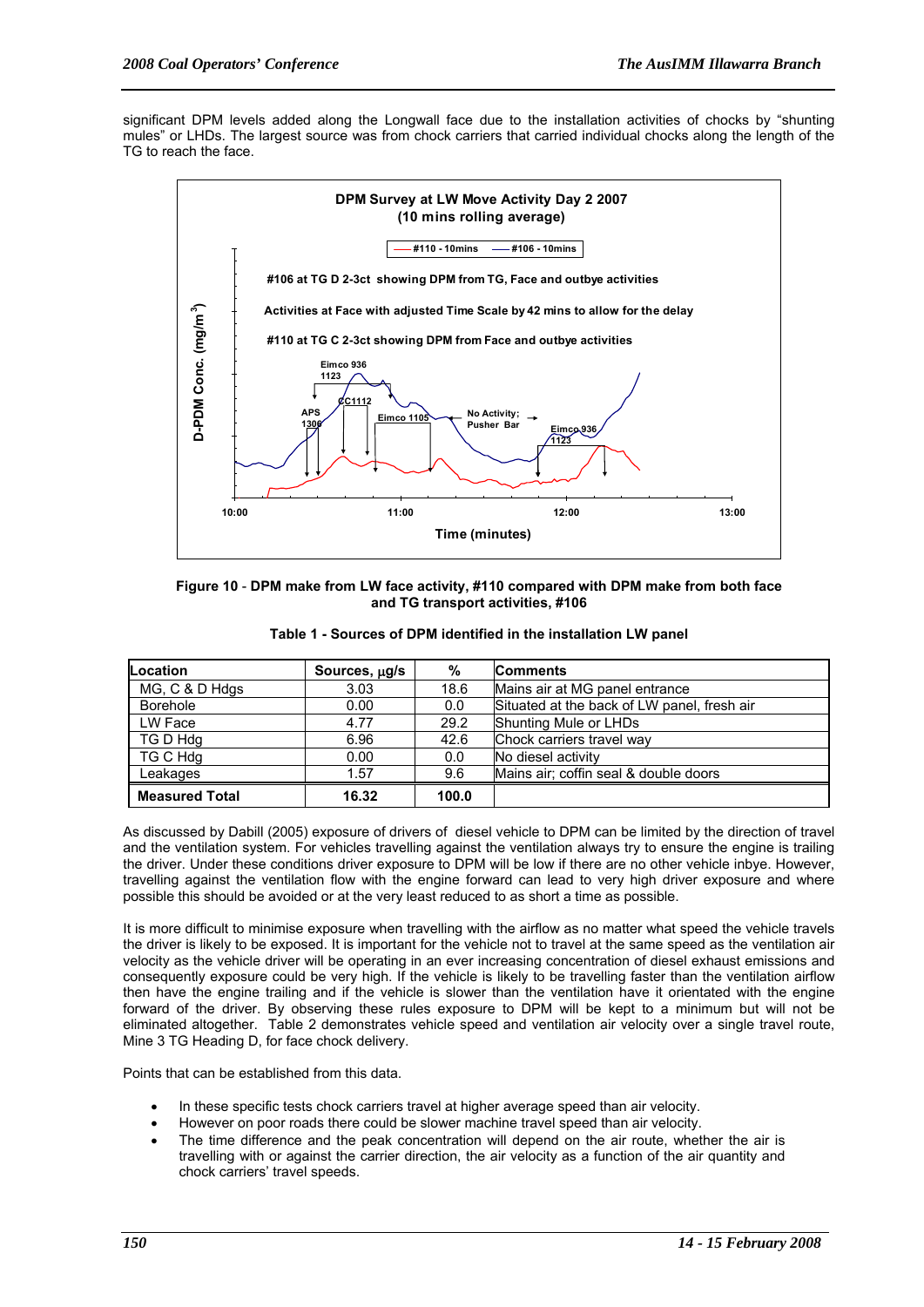• In theory if the chock carrier travels with the air at the same speed as air velocity the peak concentration around the vehicle could be extremely high.

| <b>Time</b>                   | Location                   | In/Out | <b>Distance</b> | Time mins                            | Speed, | Air Vel m/s | <b>Air Travel Time</b> |  |
|-------------------------------|----------------------------|--------|-----------------|--------------------------------------|--------|-------------|------------------------|--|
|                               |                            |        | m               |                                      | m/s    |             | mins                   |  |
| <b>Chock Carrier APS 1306</b> |                            |        |                 |                                      |        |             |                        |  |
| 9:53                          | <b>TG26 2ct</b>            | In.    | 3,400           | 34                                   | 1.66   | 1.29        | 43.9                   |  |
| 10:27                         | Face                       |        |                 |                                      |        |             |                        |  |
|                               | <b>Machine Against Air</b> |        |                 | Machine/Air Rel Velocity, m/s = 2.95 |        |             |                        |  |
| 10:31                         | Face                       | Out    | 3.400           | 26                                   | 2.18   | 1.29        | 43.9                   |  |
| 10:57                         | TG26 2ct                   |        |                 |                                      |        |             |                        |  |
|                               | <b>Machine With Air</b>    |        |                 | Machine/Air Rel Velocity, m/s = 0.89 |        |             |                        |  |
| <b>Chock Carrier CC 1112</b>  |                            |        |                 |                                      |        |             |                        |  |
| 10:12                         | TG26 2ct                   | In.    | 3,250           | 28                                   | 1.93   | 1.29        | 41.9                   |  |
| 10:04                         | TG26 36ct                  |        |                 |                                      |        |             |                        |  |
|                               | <b>Machine Against Air</b> |        |                 | Machine/Air Rel Velocity, m/s = 3.22 |        |             |                        |  |
| 10:05                         | TG26 36ct                  | Out    | 3,250           | 17                                   | 3.18   | 1.29        | 41.9                   |  |
| 11:07                         | TG26 2ct                   |        |                 |                                      |        |             |                        |  |
|                               | <b>Machine With Air</b>    |        |                 | Machine/Air Rel Velocity, m/s = 1.89 |        |             |                        |  |

## **Table 2 - Data on chock carrier vehicle speeds and air velocities and machine against air relative velocities**

A possible reduction in DPM driver exposure could have been achieved by consideration of the following.

- TG travel route panel air quantity could be increased.
- Alternatively TG air could be re-routed, eg Air into panel up D Heading and return down C Heading.
- Increase in air velocity may result in relative air velocity and vehicle speed being very similar. This is to be avoided if vehicle travels with air as would have happened if vehicles came into the panel up D Heading.
- Best if vehicle travels against airflow direction.
- Best conditions would be achieved if air came into panel up D Heading and returned down C Heading and traffic was in the opposite and drove up C and down D Headings. In this configuration vehicles would always travel against air. If the vehicle exhaust outlet trails the driver then it will pass away from the driver in both directions of travel.

DPM tests were undertaken in Mine 4 to evaluate whether the use of the D-PDM could contribute to the design of a Tag board. Tag boards are relatively new to the mining industry and are currently used in only a small number of mines. Tag boards are used to limit access of diesel vehicles entering a particular ventilation split or mining sections to manage exhaust DPM and gases. Diesel tags or tokens are used to control the number of vehicles entering and so limit level of pollution. Existing Tag board systems are based on historic workshop tailpipe readings and mine plan projections of air quantity availability. A new vehicle to a section is stopped from entering until the acceptability of the current atmosphere as determined by a check as to whether a spare tag position is available is made.

An alternative approach is to invest in underground continuous real time monitoring of exhaust gases, DPM and section air quantity and integrate this information to determine whether an additional vehicle can enter without exceeding diesel token limit. This approach optimises the access of diesel vehicles and replaces the existing manual tag board system based on historic workshop tailpipe readings. This system would allow productivity improvement by detecting dirty engines and permitting the maximum number of vehicles to be in use in a ventilation split based on real exhaust contamination. The basis of the system is to determine whether an additional vehicle can enter without exceeding the section ventilation split DPM or gases limits. Currently the pre-determined "tag" allowance may be excessively stringent for a well maintained vehicle and so vehicles have to wait and waste time until another vehicle leaves the section ventilation split.

A real rime monitoring approach puts on an objective basis the process for determining how many vehicles can be in the ventilation circuit of an underground section. Currently systems in place across various mines refer to historic workshop tailpipe readings or manufacturers' guidelines. A particular vehicle may be determined to require for instance one or two tag positions on the board before entering a section. This approach is pragmatic but does not account for many aspects of engine performance or maintenance status. The real time system could be tied to a mine vehicle tracking system (of which a number of commercial systems are available) to identify individual units. This approach would actually measure the exhaust DPM and CO gas contaminant in the ventilation circuit with a number of vehicles present and determine whether a predetermined limit has been reached before allowing access of additional vehicles through the access or tracking system entry point.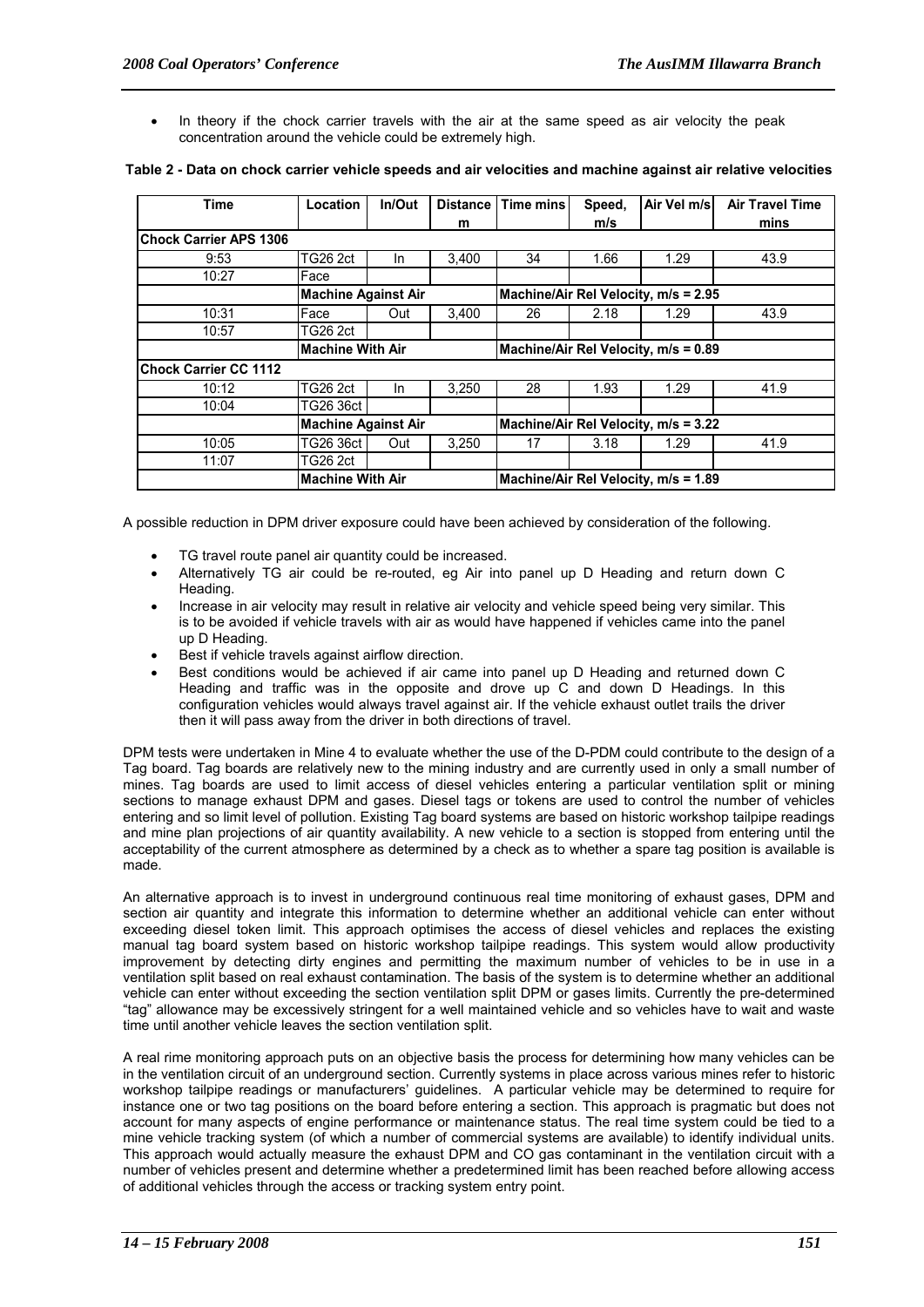From a brief review of the Australian mining industry it is concluded that there is currently no generally accepted industry approach to Tag Board design. Those that exist have mostly been designed from exhaust gas level considerations. Some are designed from ventilation indices for engine exhaust gas output such as 0.06 m<sup>3</sup>/s/kW output. Some are designed from OEMs' published ventilation requirements for exhaust gas outputs for particular engines. Recently some mines have started to take account of engine exhaust DPM from Bosch meter tests (smoke interference) in Workshop tests. SIMTARS (a section of the Queensland Department of Mines and Energy) has been collecting industry information in this area from Queensland underground mines. To date none have been designed taking into account underground measured levels of mine atmosphere DPM levels.

Levels of gaseous pollutants allowed in mine workplaces are well understood and measured underground by fixed electronic monitors, tube bundle measurements or hand held multi-gas monitors. Approaches to understanding what are acceptable levels of DPM pollutants in mine workplaces in Australia and overseas are not well understood and at a formative stage.

A Tag Board design exercise has been undertaken to examine implications of this approach of using directly measured mine atmosphere exhaust gas and DPM readings. The underground monitoring used in the Tag Board design exercise was based on evaluation of DPM from various vehicles under working conditions. Tag Board Design needs to consider a number of issues.

- Who is being analysed? Is it the driver and personnel on moving vehicles travelling in and out of the panel? Or is it the crew within the panel and particularly those at the face?
- What is the relationship between "make" of DPM from a particular vehicle and airflow for dilution within the travelling airway?

The DPM breathed by vehicle occupants will depend on the vehicle engine's exhaust output, the airflow ventilation route, the roadway and whether it is uphill or downhill, whether the air is travelling with or against the vehicle direction, the air velocity as a function of the air quantity and vehicle's travel speeds. Exhaust pollution effects can be significantly reduced if vehicles do not travel in convoy or close together. Effects can be reduced if vehicles do not travel at the air velocity and either travel slower than ventilation air velocity so that the plume of exhaust travels faster than the vehicle or alternatively travel faster than ventilation air velocity so that the plume of exhaust is left behind.

The effect of DPM on crew members at a working face is important. All DPM contaminant exhausted while a vehicle is in a section passes through the working place except for leakage that short circuits through stoppings and other ventilation control devices. Crew members are thus affected by a vehicle's DPM "make" which is best determined by testing it during normal working conditions. This should take into operational conditions such as road conditions, road gradient up or down, engine revving or idling periods and so on. From this a particular vehicle's DPM operational signature can be determined.

The relationship between "make" of DPM from a particular vehicle and airflow for dilution within the travelling airway can be determined as follows.

- A vehicles DPM pollution in the mine airway is measured in mg/m<sup>3</sup> in a particular airway
- Air way ventilation quantity at that point is measured in  $m^3/s$
- DPM "make" is the product of the two i.e. mg/m<sup>3</sup> x m<sup>3</sup>/s = mg/s

The effect of a vehicle's make depends on air quantity in the ventilation split. Greater air quantity increases dilution. Tag Board design in considering the face crew members must have information on the following

- Average make of each vehicle that may be in the ventilation split (mg/s)
- The quantity of air available for dilution  $(m^3/s)$
- Maximum number of vehicles at a particular time (and which vehicles)
- The DPM pollutant level that is considered (by design, guidelines or regulations) to be the maximum  $(mg/m^3)$  that is considered acceptable.

Tests were undertaken at Mine 4 over one day to assist in Tag Board design. The exercise produced DPM make values from underground measured values supported by mine workshop/ industry published data as shown in Table 3.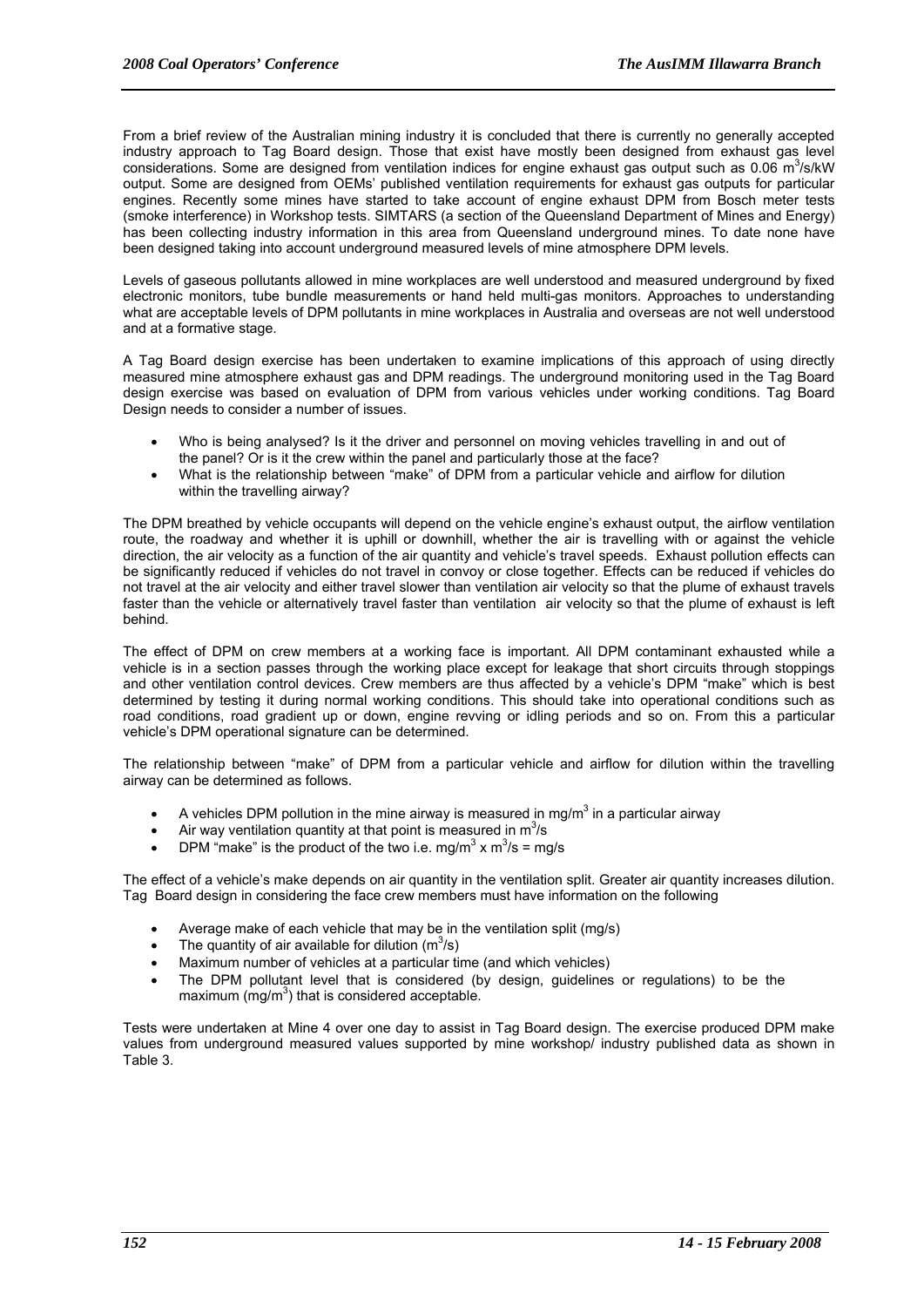| <b>Vehicle</b>    | <b>Engine</b><br>kW | <b>Make</b><br>Av<br>$Av/Max^*$<br>ma/s | U/G Test 1<br>ma/s | U/G Test 2<br>ma/s       | U/G Test $3$   U/G Test 4<br>ma/s | ma/s                     |
|-------------------|---------------------|-----------------------------------------|--------------------|--------------------------|-----------------------------------|--------------------------|
| Tovota            | 55                  | 3.05/9.21                               | 0.08, idle         | $\overline{\phantom{0}}$ |                                   | $\overline{\phantom{0}}$ |
| <b>SMV Drifty</b> | 63                  | 2.97/5.94                               | 2.14. idle         | 1.34. idle               | 2.59                              | $\overline{\phantom{0}}$ |
| Eimco, CAT 3306   | Av 105              | 3.14/9.81                               | $1.5.$ idle        | 9.02. rev                | 3.27                              | 2.07                     |

## **Table 3** - **DPM Make of some test mine vehicle incorporating workshop and underground monitored values**

*\*Average and maximum make from SIMTARS workshop test industry database* 

Monitored values indicated

- The one Toyota reading was very low compared with workshop value. Further investigation from this one value is needed.
- Single Drifty outputs 2.0 to 3.0 mg/s in normal use. Good underground and workshop test agreement.
- Single Eimco also outputs 2.0 to 3.0 mg/s in normal use; more under heavy load. Good underground and workshop test agreement.

It was also found that convoy tests for two and three vehicles gave outputs that cumulatively agreed with figures for single vehicles.

Some conclusions for Tag Board Design for DPM requirement indicated that future tests should undertake more extensive tests with single and vehicles convoys and undertake more tests at extremes of operation eg, heavy loads, steep gradients and prolonged idling. Tests over longer routes on a more representative set of road surfaces; particularly more roads in "bad" condition should be undertaken. Some tests should be undertaken in a quieter period such as during night shift to reduce or eliminate interference from other (non test) vehicles and there should be some underground tests while vehicles are parked and idling. Testing for DPM requirements for Tag Board design have been undertaken over one day. The D-PDM real time monitors in mine static and moving positions gave good and consistent monitored results representative of the underground environment. Underground readings in general agree well with workshop tests. Recommendations were formulated on some additional tests to increase confidence in results.

The real time DPM monitor is being developed on the base of the successful PDM unit. The only other unit available in Australia for measuring directly mine atmosphere DPM is the NIOSH developed SKC impactor system. The SKC system delivers shift average results and not real time results. The SKC system results are analysed by the NIOSH 5040 method and the only Australian site for this analysis is the Singleton, New South Wales Coal Services Laboratory. During this research parallel underground SKC samples have been taken for comparison with the mine real time DPM monitor results. Under the SKC system the sample is drawn first through a respirable cyclone sampler and then through an impactor before passing onto a quartz filter. It can then be analysed for carbon; both the OC associated with the absorbed organic substances and EC from the soot cores themselves. TC is the sum of the OC and EC. TC according to Volkwein (2006) makes up consistently over 80 percent of the submicron DPM material that passes through the impactor in the SKC system. From various research and studies conducted so far, TC has been measured at over 80 percent of submicron DPM sample mass. Dabill (2005) states that comprehensive research has shown that over 95 percent of diesel particulate has an aerodynamic diameter of less than 1 μm, whereas virtually all coal dust has particles larger than 1 μm. Consequently by collecting the submicron fraction the coal dust is effectively eliminated.

Figure 11 shows results from the first three mine test series compared with SKC impactor collection determinations of EC and TC particulate shift average results taken in the particular mine at the same time. Close correlations were found for all cases and in particular for Mines 2 and 3. The results demonstrate that calibration relationships vary mine to mine due to differences in aspects such as mine atmospheric contamination, fuel type, engine maintenance and engine behaviour.

### **CONCLUSIONS**

Two project areas of new real time monitoring development supported by ACARP grants in recent years have been discussed. The projects received substantial NIOSH support and are stories in practical application that have received considerable additional industry financial support, mine site testing and evaluation assistance. The paper has discussed how the monitors have performed within the underground mine environment in evaluating respirable dust and diesel particulate matter during the various phases of a production cycle. They have closely examined the influence of aspects of the mine ventilation system. Results have been compared to alternative industry pollutant measuring approaches. These monitors give the potential to improve understanding of the mine environment and to empower and educate operators in the control of their environment. Both monitoring approaches have application to coal and metalliferous surface mining operations in addition to the underground evaluations discussed.